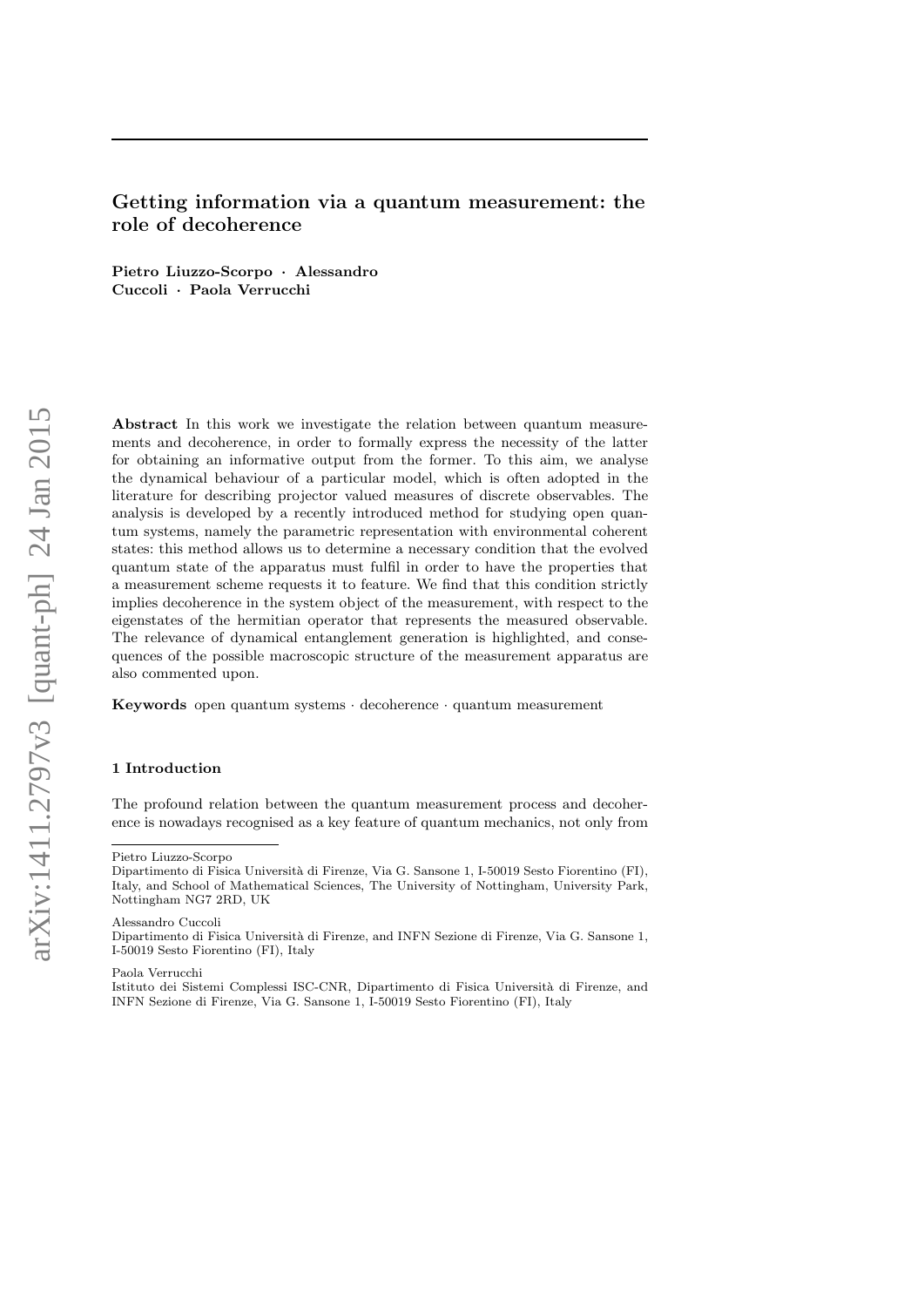a foundational viewpoint but also when designing theoretical models or experimental setups aimed at capturing genuinely quantum behaviours of physical systems  $[1, 2, 3, 4]$  $[1, 2, 3, 4]$  $[1, 2, 3, 4]$  $[1, 2, 3, 4]$  $[1, 2, 3, 4]$ . However, in the formal construction of such relations there are still unclear points, that enforce the introduction of otherwise unnecessary concepts or even of additional axioms. It is not too stretched to say that these unclear points tend to nest where the crossover towards a macroscopic measurement apparatus comes into play and the quantum-to-classical transition consequently bursts into the description  $[1, 4, 5, 6, 7, 8]$  $[1, 4, 5, 6, 7, 8]$  $[1, 4, 5, 6, 7, 8]$  $[1, 4, 5, 6, 7, 8]$  $[1, 4, 5, 6, 7, 8]$  $[1, 4, 5, 6, 7, 8]$  $[1, 4, 5, 6, 7, 8]$  $[1, 4, 5, 6, 7, 8]$ . What makes it particularly problematic the formal treatment of such transition, in the specific case of the measurement process, is the fact that it must exclusively concern the apparatus without affecting the object of the measurement, hereafter dubbed principal system, whose quantum character is not at issue. The aim of this work is that of giving a formal content to the role played by decoherence in the way we effectively probe the quantum world.

In the approach to which we will essentially refer, the measurement process is represented as an inherently dynamical one, entailing the definition of what is

-before (the principal system in the state about which we want to acquire information, and the apparatus initialised in some dumb configuration),

-during (the evolution ruled by the measurement coupling that generates entanglement between principal system and apparatus),

- and after (the principal system in some final state and the apparatus in an informative and readable output configuration).

Notice that the above splitting implies the possibility of switching on/off the measurement coupling, a task which is most often accomplished by reducing/increasing, respectively, the distance between systems, with the implicit assumption that only short range interactions are relevant. Consistently, in this work we will not consider long range interactions, such as the Coulomb or gravitational ones.

Collecting clues from the above reflections we propose a description of a specific case of quantum measurement process in terms of the dynamical evolution of an Open Quantum System (OQS)[\[9,](#page-10-8) [10,](#page-10-9) [11,](#page-10-10) [12\]](#page-10-11) whose environment is the mea-suring apparatus. We resort to a recently introduced method [\[13\]](#page-10-12) for studying OQS, namely the Parametric Representation with Environmental Coherent States (PRECS), which is specifically tailored to follow the environmental quantum-toclassical crossover. Indeed one of the main feature of the PRECS is that of allowing an exact, and yet essentially asymmetric description of principal system and environment, with the former given in terms of parametrised pure states, and the latter strongly characterised by the use of generalised coherent states.

The structure of the paper is as follows: In Sec[.2](#page-2-0) we define the specific type of quantum measurement that will be considered, and introduce the model adopted for describing the process in the framework of the OQS dynamics. The resulting evolution is studied in Sec[.3](#page-4-0) by the PRECS, which is briefly reviewed and commented upon in this same section. The crucial point of how information about the principal system becomes available through the apparatus is finally tackled in Sec[.4,](#page-6-0) where decoherence appears as a necessary phenomenon in order for the measurement process to produce an informative output. Results are commented upon and conclusions drawn in Sec[.5.](#page-8-0)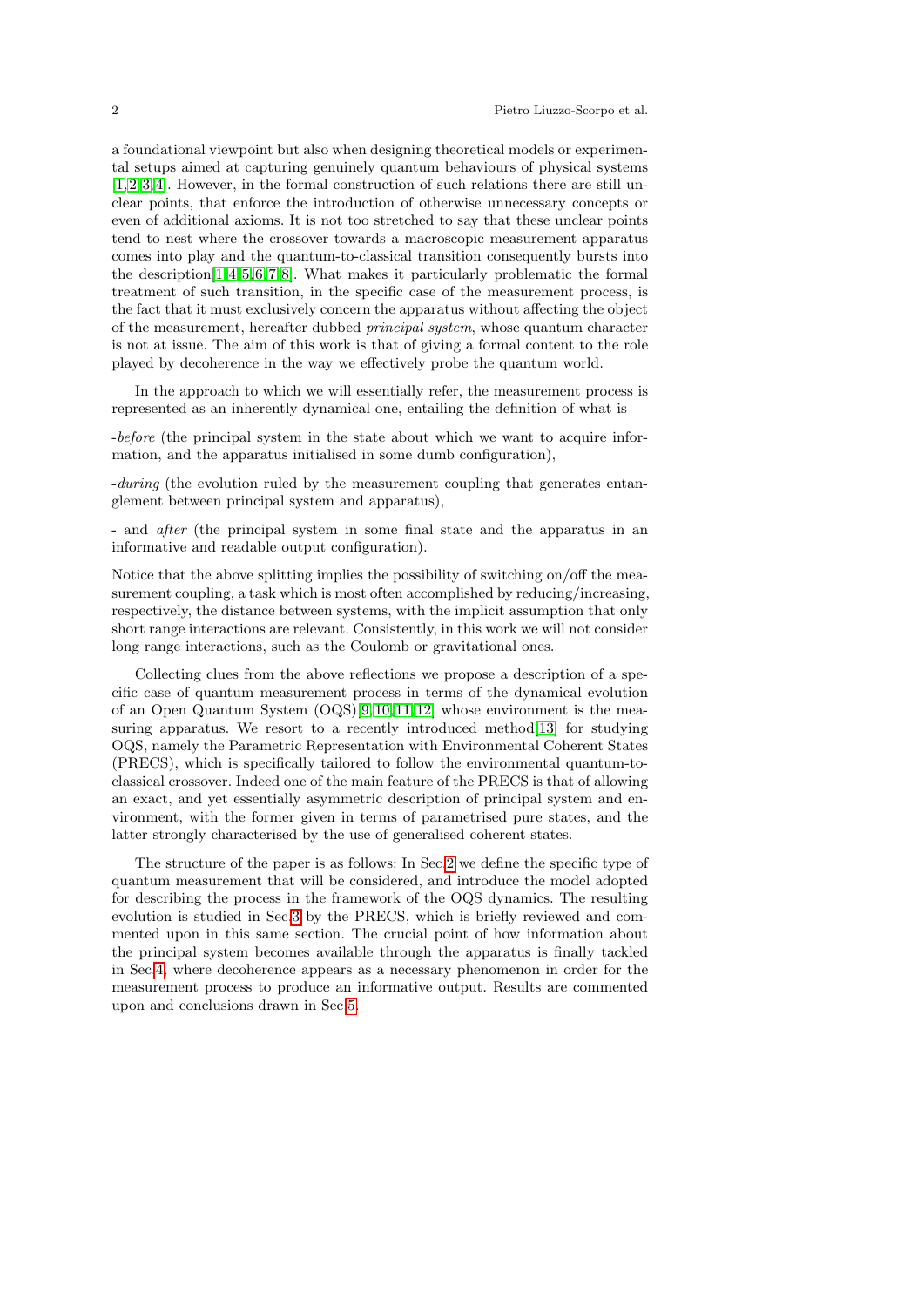# <span id="page-2-0"></span>2 Standard model for unitary pre-measurements of discrete sharp observables

Providing a formal description of the quantum measurement process is a challenge that, despite having been extensively taken on in the last century, cannot yet be considered definitively overcome. Different approaches have been proposed but no general consensus in favour of any of them has been reached (see Refs.[\[1\]](#page-10-0) and [\[4\]](#page-10-3) for discussions and bibliographies on the subject). Aim of this Section is that of sketching the formalism we will refer to[\[1\]](#page-10-0), and define the specific case we will explicitly study.

Be  $\Gamma$  the principal system, object of the measurement, and  $\Xi$  its environment, acting as measuring apparatus: both systems are described as quantum ones, with separable Hilbert spaces  $\mathcal{H}_{\Gamma}$  and  $\mathcal{H}_{\Xi}$ , respectively. The composite system  $\Psi$  =  $\Gamma + \Xi$ , with separable Hilbert space  $\mathcal{H}_{\Psi} = \mathcal{H}_{\Gamma} \otimes \mathcal{H}_{\Xi}$ , is assumed isolated: its state is therefore pure at any time,  $\rho_{\Psi}(t) = |\Psi(t)\rangle \langle \Psi(t)| \; \forall t$ , and further presumed separable before the measurement starts

<span id="page-2-2"></span>
$$
|\Psi(t \le 0)\rangle = |\Gamma\rangle \otimes |\Xi\rangle ; \qquad (1)
$$

notice that the validity of these assumptions should not be taken for granted, as extensively discussed, for instance, in Refs.[\[1,](#page-10-0)4]. The subsystems  $\Gamma$  and  $\Xi$  are certainly not isolated for  $t > 0$ , and their respective state is  $\rho_{\Gamma}(t) = \text{Tr}_{\Xi} [|\Psi(t)\rangle \langle \Psi(t)|],$  $\rho_{\Xi}(t) = \text{Tr}_{\Gamma}[\Psi(t) \rangle \langle \Psi(t)|]$ , where  $\text{Tr}_{\Gamma(\Xi)}$  indicates the partial trace over  $\mathcal{H}_{\Gamma(\Xi)}$ .

An observable  $O<sub>\Gamma</sub>$  of  $\Gamma$  is most generally defined as - and identified with a positive operator valued measure (POVM) on some measurable space that describes the possible measurement outcome of the observable itself. Multiplicative POVMs can be shown to coincide with projection operator valued measures and, when acting on the real Borel space or a subset of it, define observables that will be hereafter dubbed sharp observables[\[1\]](#page-10-0). Any such measure determines a unique Hermitian operator  $\hat{O}_\Gamma$  acting on  $\mathcal{H}_\Gamma$ , and viceversa. If  $O_\Gamma$  is a *discrete* sharp observable, the spectral decomposition of the related operator reads

$$
\hat{O}_{\Gamma} = \sum_{\gamma,i} \omega_{\gamma} |\gamma i\rangle \langle \gamma i| \;, \tag{2}
$$

where  $\{\omega_{\gamma}\}\$ is the set of different  $O_{\Gamma}$ -eigenvalues, with respective degeneracy  $d_{\gamma}$ , the multiple index  $\gamma i$  runs from  $\gamma 1$  to  $\gamma d_{\gamma}$ , and the  $\hat{O}_\Gamma$ -eigenvectors  $\{|\gamma i\rangle\}$  form an orthonormal basis for  $\mathcal{H}_{\Gamma}$ .

Further ingredients of a scheme designed for describing the measure of  $O<sub>l</sub>$  are i) a pointer observable  $O_{\mathcal{Z}}$  of  $\mathcal{Z}$ , to be correlated with  $O_{\varGamma}$ , ii) a pointer function f correlating the value sets of  $O_{\mathcal{Z}}$  and  $O_{\Gamma}$ , iii) a measurement coupling V between Γ and Ξ, ultimately responsible for the *Ψ*-state transformation  $\rho_{\Psi}(0) \xrightarrow{V} \rho_{\Psi}(t)$ occurring during the preliminary stage of the process, i.e. before the actual production of a specific outcome is obtained. In order to define a measurement scheme, a state transformation must feature some specific properties; most importantly it must guarantee that the probability reproducibility condition holds, i.e. that

<span id="page-2-1"></span>
$$
p_{\rho_T(0)}^{O_T}(\omega_\gamma) = p_{\rho_{\Xi}(t)}^{O_{\Xi}}(f^{-1}(\omega_\gamma))
$$
\n(3)

 $\forall \omega_{\gamma}$  in the set  $\{\omega_{\gamma}\}\$  and for all possible  $\rho_{\Gamma}(0)$ ,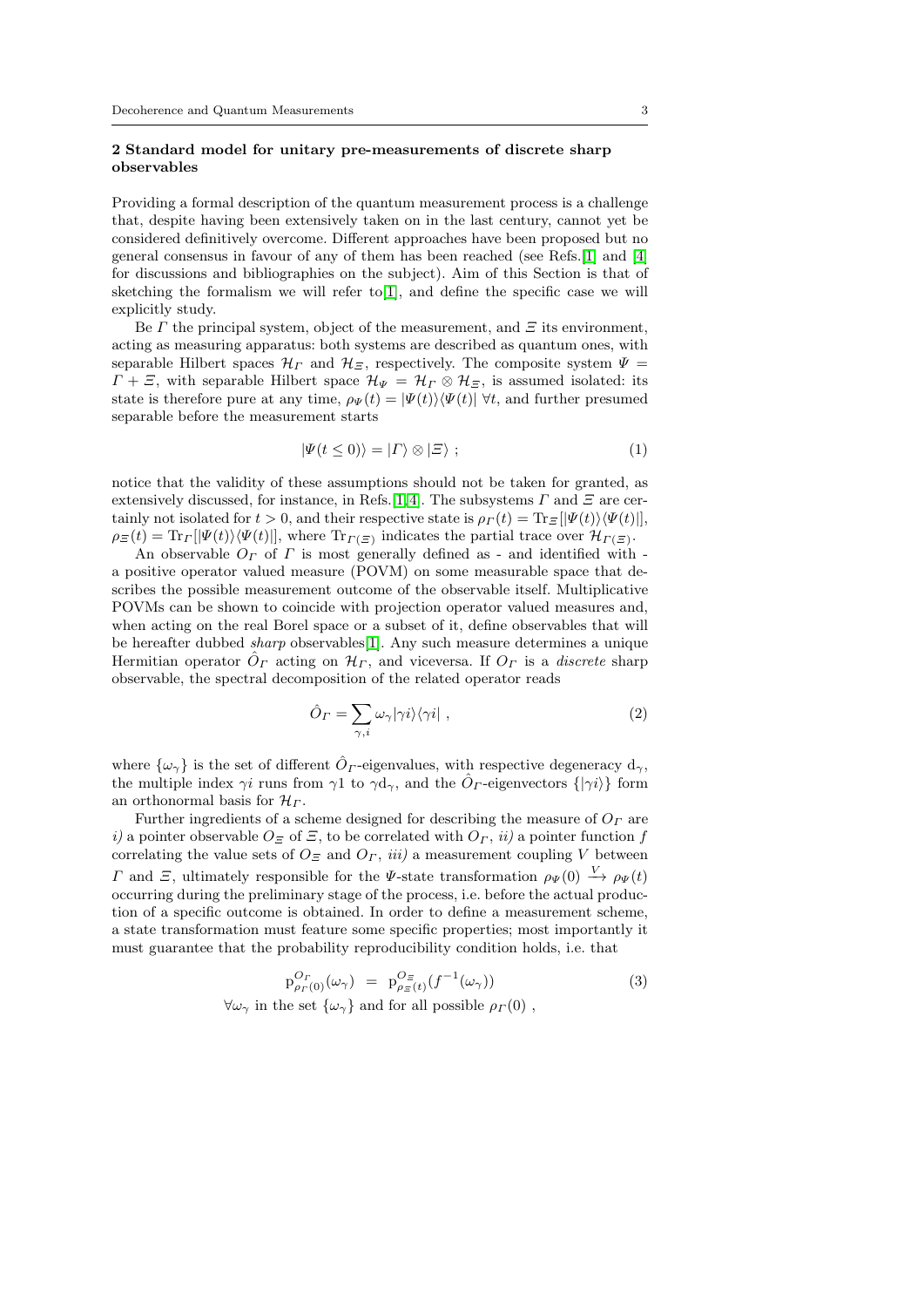where  $p_{\rho_T(0)}^{O_r}(\omega_\gamma)$  is the probability measure for the value  $\omega_\gamma$  of  $O_r$  when  $\Gamma$  is in the state  $\rho_T(0)$ , and  $p_{\rho_{\bar{S}}(t)}^{O_{\bar{S}}}(f^{-1}(\omega_\gamma))$  is that for the value  $f^{-1}(\omega_\gamma)$  of  $O_{\bar{S}}$  when  $\Xi$  is in the state  $\rho_{\Xi}(t) = \text{Tr}_{\Gamma}[V[\rho_{\Psi}(0)]]$ . Although discussing the meaning and relevance of condition [\(3\)](#page-2-1) goes beyond the purpose of this work, we notice the following: The Shannon entropy associated to the distribution of probability measures  $p_{\rho_I(0)}^{O_I}$  on the discrete set  $\{\omega_\gamma\}$  is interpreted, from an information-theoretical viewpoint, as the average deficiency of information on the observable  $O<sub>\Gamma</sub>$  of  $\Gamma$  before the measurement starts  $(t = 0)$ . On the other hand, requiring that equality [\(3\)](#page-2-1) hold, ensures that the above deficiency equals the potential information gain upon measuring the observable  $O<sub>\Xi</sub>$  of  $\Xi$ , which corresponds to the naive notion that measuring implies information gain. In fact Eq. [\(3\)](#page-2-1), with its left- and righthand side referring to  $\Gamma$  and  $\Xi$ , respectively, formally represents an information flow from the principal system to the apparatus: however, despite this information transfer occur whenever V generates entanglement between  $\Gamma$  and  $\Xi$ , in Sec. [4](#page-6-0) we will show that decoherence has an essential role in guaranteeing that  $t$  be such that the amount of information actually transferred, quantified by the above Shannon entropy, be different from zero. Notice that the distribution of probability measures  $p_{\rho_{\mathcal{Z}}(t)}^{\mathcal{O}_{\mathcal{Z}}}$  on the set  $\{f^{-1}(\omega_{\gamma})\}$  can be obtained by reconstructing the state  $\rho_{\Xi}(t)$  by quantum tomography[\[14,](#page-10-13)[15\]](#page-10-14), i.e. by determining the expectation values  $\text{Tr}[\tilde{Z}_{\varXi}^I \rho_{\varGamma}(t)]$  of an appropriate set  $\{Z_{\varXi}^I\}$  of observables on  $\varXi$ .

Getting back to the measurement scheme, it can be shown that a sufficient condition for a state transformation to qualify as a proper pre-measurement, by this meaning that it fulfils Eq.  $(3)$ , is that V be a trace-preserving linear mapping. When  $V$  is further assumed to be unitary, the process coincides with the one first described by von Neumann[\[16\]](#page-10-15), later generalised by several authors[\[17,](#page-10-16) [18,](#page-10-17) [19,](#page-10-18) [20,](#page-10-19)[21,](#page-10-20) [22,](#page-10-21) [23,](#page-10-22) [24\]](#page-10-23) and characterised in Ref. [\[25\]](#page-10-24) under the name of conventional measuring process.

The pre-measurement step of this type of process is defined by a unitary operator  $\hat{U}$  on  $\mathcal{H}_{\Psi}$  satisfying

<span id="page-3-0"></span>
$$
\hat{U}(|\gamma i\rangle \otimes |\Xi\rangle) = \sum_{j} |\gamma j\rangle \otimes |\Xi^{\gamma}\rangle , \qquad (4)
$$

for any  $\gamma, i$ . Notice that, as we are not measuring the degeneracy parameter i. Eq. [\(4\)](#page-3-0) allows the possibility that Γ remain in any state of the  $\hat{O}_\Gamma$ -invariant subspace of  $\mathcal{H}_{\Gamma}$  corresponding to the eigenvalue  $\omega_{\gamma}$ . If  $O_{\Xi}$  is a sharp observable, with  $\hat{O}_{\Xi}$  the corresponding hermitian operator, the propagator

<span id="page-3-1"></span>
$$
\hat{U}_{\tau} \equiv e^{-i\frac{\tau}{\hbar}\hat{H}_{\Psi}} \tag{5}
$$

with

<span id="page-3-2"></span>
$$
\hat{H}_{\Psi} = g\hat{O}_{\gamma} \otimes \hat{O}_{\Xi} + \hat{\mathbf{1}}_{\Gamma} \otimes \hat{H}_{\Xi} , \qquad (6)
$$

where  $\hat{H}_{\Xi}$  acts on  $\mathcal{H}_{\Xi}$  and  $\hat{\mathbf{1}}_{\Gamma}$  is the identity operator on  $\mathcal{H}_{\Gamma}$ , defines a model, referred to as the standard model [\[1\]](#page-10-0), for properly describing unitary pre-measurements as dynamical processes.

In what follows we will specifically study the standard model for the unitary pre-measurement of a discrete sharp observable and, for the sake of simplicity, we will further assume such observable to be non-degenerate. As for the parameter  $\tau$ in Eq. $(5)$ , we identify it with the time t.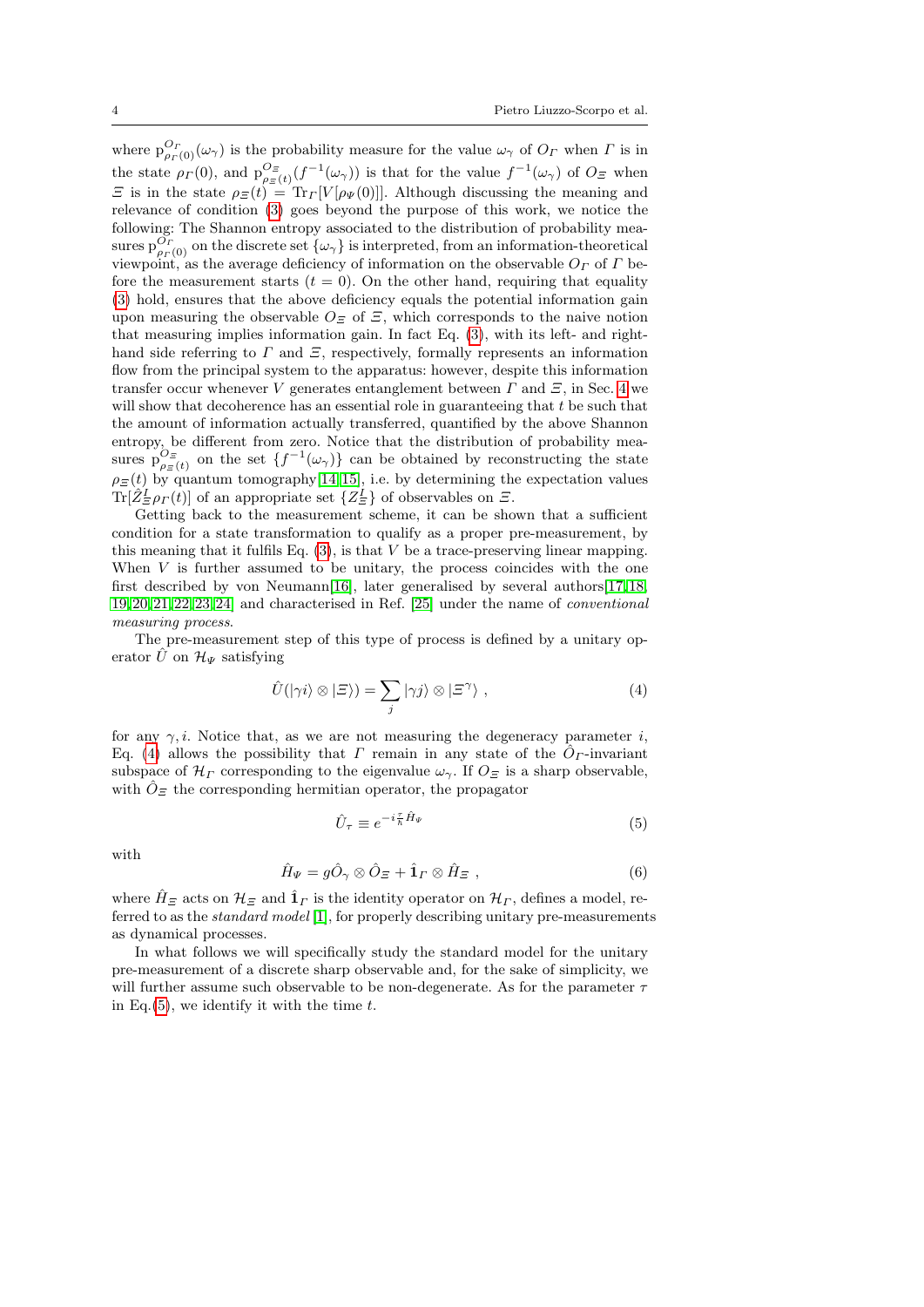Writing  $| \Gamma \rangle$  in Eq. [\(1\)](#page-2-2) on the basis of the  $\hat{O}_\Gamma$ -eigenstates, from Eqs. [\(5-](#page-3-1)[6\)](#page-3-2) it follows

<span id="page-4-3"></span>
$$
|\Psi(t)\rangle = \sum_{\gamma} c_{\gamma} |\gamma\rangle \otimes |\Xi^{\gamma}(t)\rangle \tag{7}
$$

at any time during the pre-measurement process, with

<span id="page-4-1"></span>
$$
|\Xi^{\gamma}(t)\rangle \equiv e^{-i\frac{t}{\hbar}\hat{H}^{\gamma}}|\Xi\rangle , \qquad (8)
$$

and  $\hat{H}^{\gamma} \equiv g \omega_{\gamma} \hat{O}_{\Xi} + \hat{H}_{\Xi}$ . The density operator for  $\Gamma$  consequently reads

<span id="page-4-4"></span>
$$
\rho_{\Gamma}(t) = \sum_{\gamma} |c_{\gamma}|^2 |\gamma\rangle\langle\gamma| + \sum_{\gamma \neq \gamma'} c_{\gamma} c_{\gamma'}^* \langle \Xi^{\gamma'}(t) | \Xi^{\gamma}(t) \rangle |\gamma\rangle\langle\gamma'| \,, \tag{9}
$$

showing that, due to the structure of  $\hat{H}_{\Psi}$ , only the off-diagonal elements of the above representation of  $\rho_r$  evolve in time (which is why this type of evolution has been recently dubbed "off-diagonal dynamics"[\[26\]](#page-10-25)). It is of absolute relevance, as it will further result in Sec[.3,](#page-4-0) that the evolution of  $\rho_{\Gamma}$  is exclusively ruled by the time dependence of the overlaps  $\langle \Xi^{\gamma'}(t)|\Xi^{\gamma}(t)\rangle$ .

# <span id="page-4-0"></span>3 Off-diagonal dynamics by the PRECS

Our next step is that of obtaining an expression for  $\rho_T(t)$  that allow us to go beyond the pre-measurement stage. To this aim we resort to the parametric representation with environmental coherent states (PRECS): the method has been recently introduced<sup>[\[13\]](#page-10-12)</sup> as a tool for studying OQS with an environment that needs being considered quantum, but yet may have an extremely large Hilbert space. It is based on the construction of generalised coherent states[\[27,](#page-11-0)[28\]](#page-11-1) for the environment, or environmental coherent states (ECS), relative to the group, usually referred to as "dynamical group", in terms of whose generators one can write the operators  $\hat{O}_{\Xi}$  and  $\hat{H}_{\Xi}$  in  $\hat{H}_{\Psi}$ . Without entering into the details of their con-struction and properties[\[29\]](#page-11-2), we recall that ECS, hereafter indicated by  $|\Omega\rangle$ , form an overcomplete set on  $\mathcal{H}_{\Xi}$  and are in one-to-one correspondence with points  $\Omega$ on a differentiable manifold  $M$ . This correspondence is strictly local, but coherent states are not orthogonal due to their overcompleteness, which suggests that they can be used also for studying pre-measurements where  $O_\Xi$  is a POVM. On the other hand, and this is just one of the many ECS properties that make them the ideal tool for investigating the quantum to classical transition, their overlaps exponentially vanish as  $\dim \mathcal{H}_{\Xi}$  grows, and the manifold M is demonstrated to be a proper phase-space in the classical limit[\[30\]](#page-11-3).

The construction of ECS requires the (arbitrary) choice of a reference state  $|R\rangle \in \mathcal{H}_{\Xi}$ , whose representative point will define the origin of the reference frame on  $\mathcal{M}$ ; the procedure entails the definition of an invariant (with respect to the dynamical group) measure  $d\mu(\Omega)$  on M, as well as a metric tensor **m**. ECS provide an identity resolution on  $\mathcal{H}_{\Xi}$  in the form

<span id="page-4-2"></span>
$$
\hat{\mathbf{1}}_{\mathcal{H}_{\Xi}} = \int_{\mathcal{M}} d\mu(\Omega) |\Omega\rangle\langle\Omega| \ . \tag{10}
$$

Due to their being constructed in relation to the dynamical group, coherent states have peculiar dynamical properties, which are often summarised by the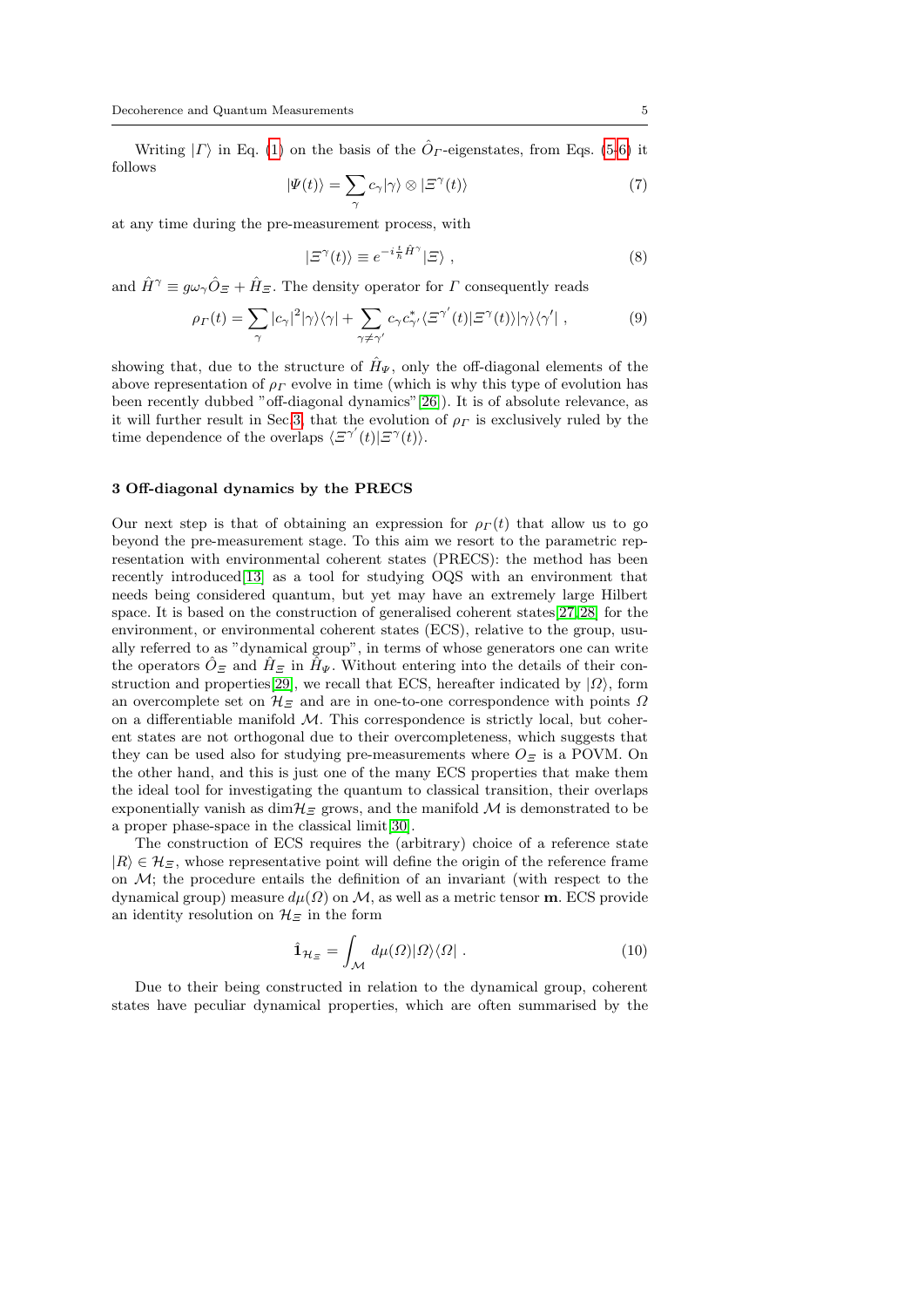motto "once a coherent state, always a coherent state"[\[27\]](#page-11-0). Referring to our specific setup, if the initial state of the apparatus is a coherent state, from Eq. [\(8\)](#page-4-1) it follows

$$
|\Xi^{\gamma}(t)\rangle = e^{i\varphi_t^{\gamma}}|\varOmega_t^{\gamma}\rangle \;, \tag{11}
$$

with

 $|\Omega_t^{\gamma}\rangle$  the coherent state corresponding to the point  $\Omega(t)$  on the trajectory on M defined by the solution of the classical-like equations of motion

<span id="page-5-0"></span>
$$
i\mathbf{m}\frac{d\Omega}{dt} = \frac{\partial}{\partial \Omega^*}H^{\gamma}(\Omega) \text{ and c.c.},
$$
\n(12)

with  $H^{\gamma}(\Omega) = \langle \Omega | \hat{H}^{\gamma} | \Omega \rangle$ , – and

$$
\varphi_t^{\gamma} = \int_0^t dy \langle \Omega_y^{\gamma} | \left( i \frac{\partial}{\partial y} - \hat{H}^{\gamma} \right) | \Omega_y^{\gamma} \rangle . \tag{13}
$$

Getting back to our composite system  $\Psi$ , once ECS are constructed, its subsystems Γ and Ξ can be formally split by inserting  $\mathbf{1}_{\mathcal{H}_\Xi}$  as from Eq. [\(10\)](#page-4-2) into any state  $|\Psi\rangle$ , including one written in the form [\(7\)](#page-4-3). In particular, choosing the initial state of the measuring apparatus as the reference state for the ECS construction,  $|R\rangle = |\Xi\rangle$ , and exploiting the fact that  $d\mu(\Omega)$  is group-invariant, we can write

<span id="page-5-1"></span>
$$
|\Psi(t)\rangle = \int_{\mathcal{M}} d\mu(\Omega)\chi_t(\Omega)|\phi_t(\Omega)\rangle|\Omega\rangle , \qquad (14)
$$

with

<span id="page-5-2"></span>
$$
|\phi_t(\Omega)\rangle = \frac{1}{\chi_t(\Omega)} \sum_{\gamma} c_{\gamma} \langle \Omega | R_t^{\gamma} \rangle | \gamma \rangle , \qquad (15)
$$

$$
\chi_t(\Omega) = \sqrt{\sum_{\gamma} |c_{\gamma}|^2 h_t^{\gamma}(\Omega)} , \qquad (16)
$$

$$
h_t^{\gamma}(\Omega) = |\langle \Omega | R_t^{\gamma} \rangle|^2 \tag{17}
$$

where  $|R_{t}^{\gamma}\rangle$  is the coherent state corresponding to the point  $R^{\gamma}(t)$  on the trajectory defined by the solution of Eq. [\(12\)](#page-5-0) with initial condition  $\Omega(0) = 0$ , and we have set  $\chi_t(\Omega)$  in  $R^+$  by choosing its arbitrary phase equal to 0. Due to  $\langle \Psi(t)|\Psi(t)\rangle = 1$ at any time, it is

<span id="page-5-3"></span>
$$
\int_{\mathcal{M}} d\mu(\Omega) \chi_t^2(\Omega) = 1 \quad \forall t \; . \tag{18}
$$

The above Eqs.[\(14-](#page-5-1)[17\)](#page-5-2) define the parametric representation with environmental coherent states of  $|\Psi(t)\rangle$ . It can be shown[\[27,](#page-11-0)[13\]](#page-10-12) that corresponding form for  $\rho_T(t)$ is

<span id="page-5-4"></span>
$$
\rho_{\Gamma}(t) = \int_{\mathcal{M}} d\mu(\Omega) \chi_t^2(\Omega) |\phi_t(\Omega)\rangle \langle \phi_t(\Omega)| \;, \tag{19}
$$

suggesting that  $\chi^2_t(\Omega)$  can be interpreted, consistently with Eq. [\(18\)](#page-5-3), as the density distribution of ECS on M. To this respect it is worth noticing that  $\chi_t^2(\Omega)$  =  $\langle \Omega | \rho_{\Xi}(t) | \Omega \rangle$ .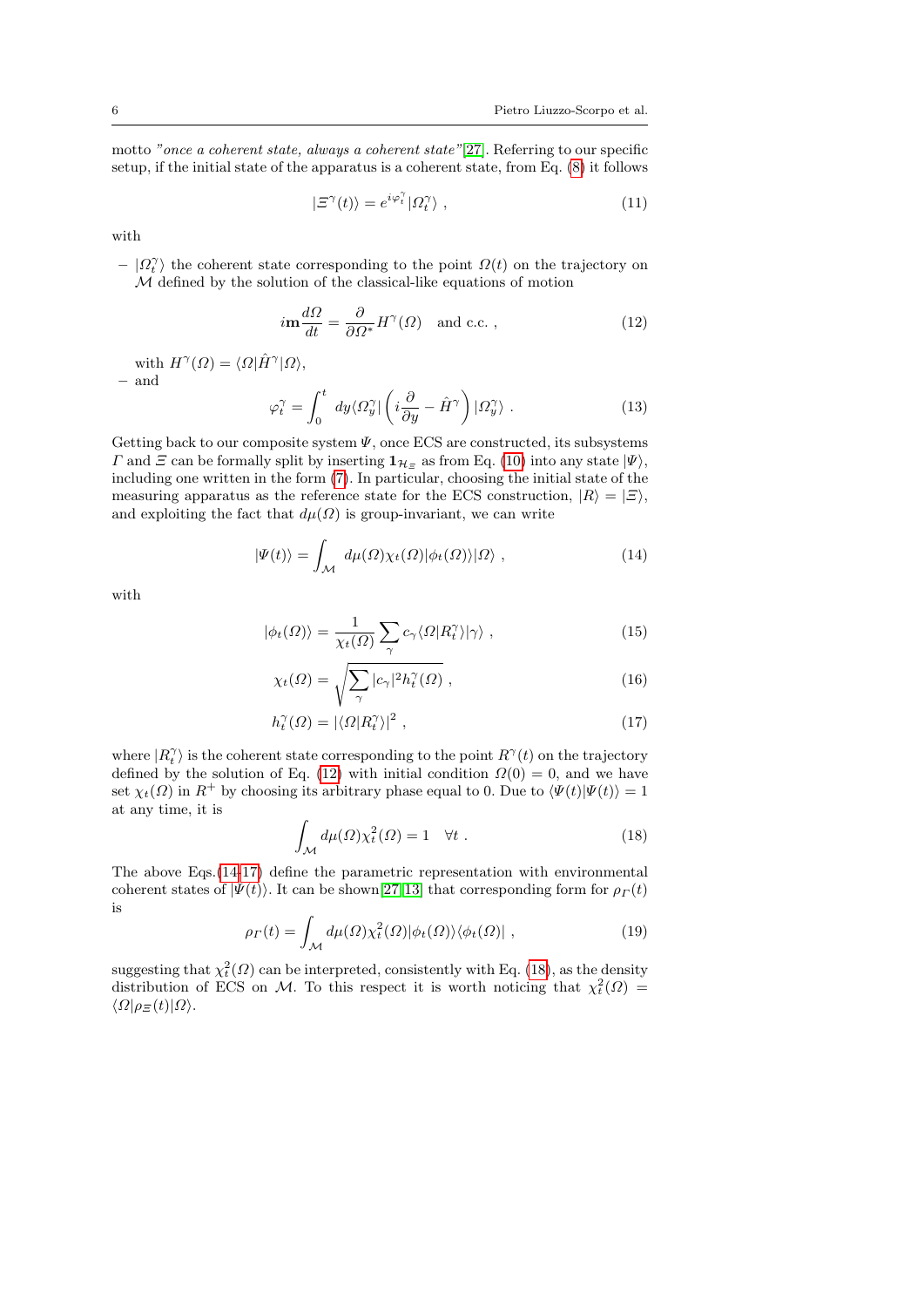## <span id="page-6-0"></span>4 Extracting information from the apparatus: emergence of decoherence

The description of the standard model for unitary pre-measurements of discrete, non degenerate, sharp observables by the PRECS essentially amounts to express  $\rho_{\Gamma}(t)$ , as from Eq. [\(9\)](#page-4-4), in the form [\(19\)](#page-5-4), with  $\chi_t^2(\Omega) = \sum_{\gamma} |c_{\gamma}|^2 h_t^{\gamma}(\Omega)$  and the initial state of the measuring apparatus chosen as reference state for constructing ECS. In fact, by comparing Eqs. [\(9\)](#page-4-4) and [\(19\)](#page-5-4), it might seem that we ended up with having overturned the dependencies with respect to the scheme [\(4\)](#page-3-0), as Eq. [\(19\)](#page-5-4) shows that  $|\phi_t(\Omega)\rangle$  depends on the environmental parameter  $\Omega$ , while the coherent state  $|\Omega\rangle$  of the measuring apparatus is not marked by the label "γ". This is because the signature of the interaction with  $\Gamma$  is not in the ECS, that are defined independently of  $O_r$ , but rather in their density distribution  $\chi^2_t(\Omega)$ , which is where one should therefore look into, in order to extract information on  $\varGamma$  via  $\varXi$ .

Let us now leave the pre-measurement process and consider the actual production of an outcome. Distinct coherent states, corresponding to distinct states of the measurement apparatus, will produce different outcomes, whose distribution will thus be associated with  $\chi_t^2(\Omega)$ . On the other hand, in order for this setup to produce an outcome with some informational content, it is necessary that the  $\gamma$ –components entering  $\chi_t^2(\Omega)$ , i.e. the terms  $|c_\gamma|^2 h_t^{\gamma}(\Omega)$ , be sufficiently separated from each other to be distinguishable. Aiming at formally expressing this condition, let us consider the functions  $h_t^{\gamma}(\Omega)$  in Eq. [\(17\)](#page-5-2): They are normalised distributions on M whose  $\varepsilon$ -support, defined as the region  $S_t^{\gamma} \in \mathcal{M}$  such that  $h_t^{\gamma}(\Omega) > \varepsilon \,\forall \Omega \in S_t^{\gamma}$  (with  $\varepsilon$  a reasonably small number in  $\mathbb{R}^+$ ), moves on such manifold with time. If, after some time, we have

<span id="page-6-1"></span>
$$
S_t^{\gamma} \cap S_t^{\gamma'} = \emptyset \ , \ \forall \gamma \neq \gamma' \ , \tag{20}
$$

then each distribution  $h_t^{\gamma}$  can be individually located, and a one-to-one correspondence between the label  $\gamma$  and the region  $S_t^{\gamma}$  on M is established. Notice that a weaker condition  $(\cup_{i\in\mathcal{I}} S_i^{\gamma_i}) \cap (\cup_{j\in\mathcal{J}} S_i^{\gamma_j'}) = \emptyset$  would also establish a correspondence, although of a many-to-one type. However, for the sake of clarity, in what follows we will concentrate upon the strong distinguishability condition [\(20\)](#page-6-1), identifying it with that guaranteeing that an informative output can be extracted from the apparatus. This finally brings us to the question we aimed at answering: how and why this condition, that somehow regards  $E$  only, is related with the occurrence of decoherence in the principal system  $\Gamma$ ? In order to take this last step forward, consider Eq. [\(9\)](#page-4-4): If condition [\(20\)](#page-6-1) holds, we have

<span id="page-6-2"></span>
$$
\rho_{\Gamma}(t) \approx \sum_{\gamma} |c_{\gamma}|^2 \int_{S_t^{\gamma}} d\mu(\Omega) h_t^{\gamma}(\Omega) |\phi(\Omega, t)\rangle \langle \phi(\Omega, t)|
$$
  
= 
$$
\sum_{\gamma} |c_{\gamma}|^2 |\gamma\rangle \langle \gamma| , \qquad (21)
$$

that exactly expresses the vanishing of the off-diagonal elements of  $\rho<sub>\Gamma</sub>$  on the  $\{|\gamma\rangle\}$  basis, i.e. the formal definition of decoherence for the principal system  $\Gamma$ . This makes finally evident that decoherence is not one of the many byproducts of the measurement process, but rather a necessary condition for the configuration of the apparatus to embody some usable information on Γ.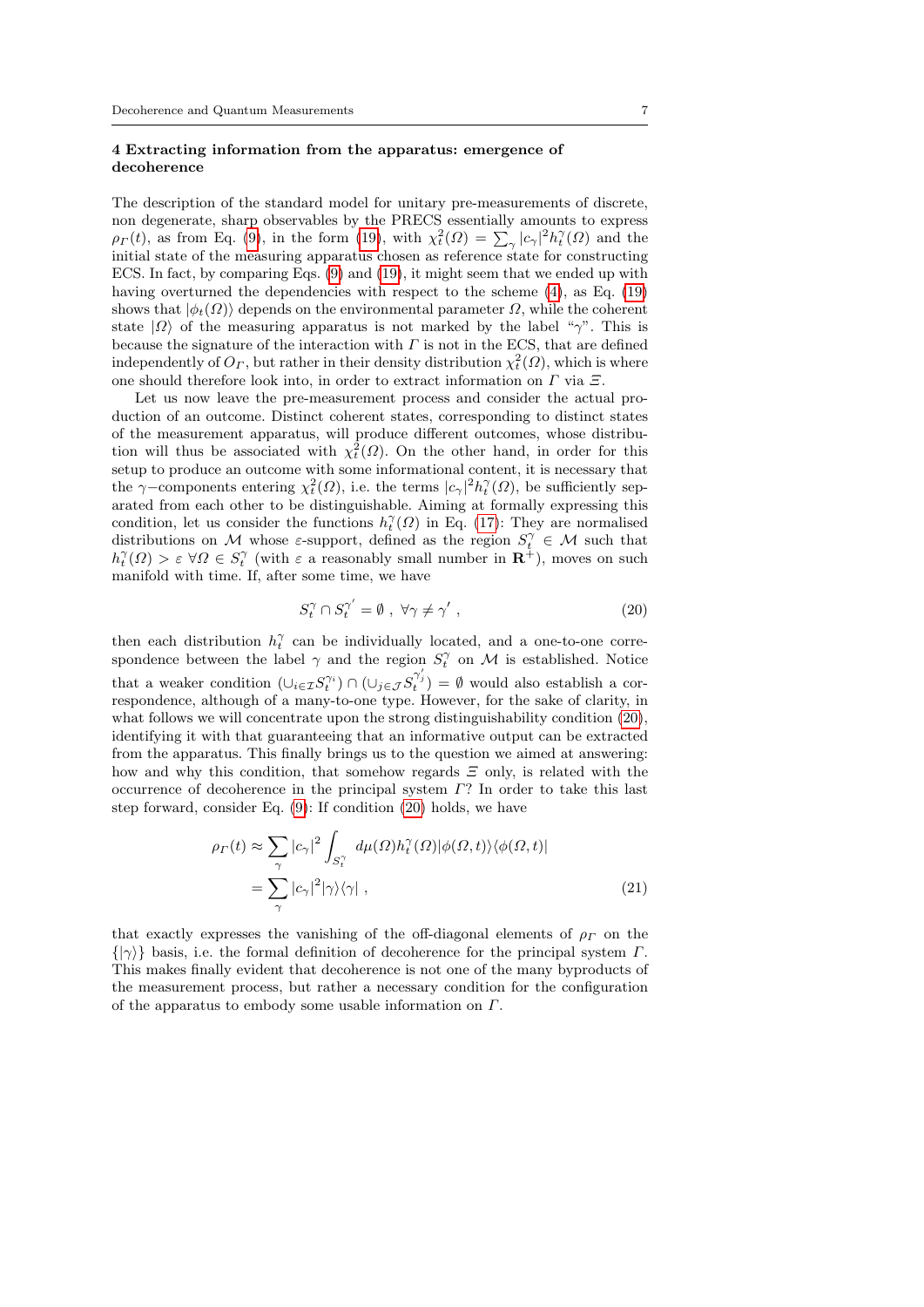

<span id="page-7-1"></span>**Fig. 1** Distribution  $\chi_t^2(\Omega)$  at  $t = \pi/30$  for the qubit-boson model, Eq. [\(22\)](#page-7-0), with  $g\sqrt{\hbar} = 2$ and  $\nu = 1$ . In the initial state of the qubit it is  $|c_+|^2 = 1/4$  and  $|c_-|^2 = 3/4$ 

In order to better understand the construction that brought us to the above result, let us consider a simple example. Take  $\Gamma$  as a quantum system with  $\dim\mathcal{H}_{\Gamma}=2$  (usually referred to as qubit), and  $\Xi$  as a single-mode bosonic field. Be the Hamiltonian

<span id="page-7-0"></span>
$$
\hat{H} = g\sqrt{\hbar}\sigma^z(b+b^\dagger) + \nu b^\dagger b \,,\tag{22}
$$

with  $[b, b^{\dagger}] = \hbar$ ,  $[\sigma^{\alpha}, \sigma^{\beta}] = i \varepsilon^{\alpha \beta \delta} \sigma^{\delta}$ ,  $\alpha(\beta, \delta) = x, y, z$ , and  $\sigma$  the Pauli operator. The above Hamiltonian is in the form [\(6\)](#page-3-2) and the corresponding ECS, taking the reference state  $|R\rangle$  such that  $b|R\rangle = 0$ , are the usual field coherent states, with M the complex plane,  $d\mu = d\Omega d\Omega^*/(\pi\hbar)$  the invariant measure, and  $\mathbf{m} = \hbar^{-1}$  the (diagonal) metric tensor. Being dim $\mathcal{H}_{\Gamma}=2$ , the label  $\gamma$  can only take two values, hereafter indicated by  $\pm$ , and the initial state  $\Gamma$  can be written as  $(c_{+}|+\rangle+c_{-}|-\rangle)$ , where  $|\pm\rangle$  are the eigenstates of  $\sigma^z$ . Solutions of Eq. [\(12\)](#page-5-0) are two circles  $R_t^{\pm}(\Omega)$ on the Re( $\Omega$ ) – Im( $\Omega$ ) plane, passing through (0,0), centred in ( $\mp g/\nu$ ,0), and gone through clockwise. A snapshot of the ECS density distribution  $\chi_t^2(\Omega)$  on the complex plane is shown in Fig. [1,](#page-7-1) together with part of the orbits  $R_t^{\pm}(\Omega)$ : the two components  $|c_{\pm}|^2 h_{t}^{\pm}(\Omega)$  are already distinguishable, with the respective  $\varepsilon$ -supports  $S_t^{\pm}$  quite well separated. Notice that, despite this image portrays the environment  $\overline{E}$ , it also mirrors the structure of the principal system state,  $\rho_{\Gamma}$ , due to the relation between condition [\(20\)](#page-6-1) and Eq. [\(21\)](#page-6-2). Although we have never mentioned it so far, it is worth noticing that the above relation between distinguishability of different  $h_t^{\gamma}$  and diagonal form of  $\rho_T(t)$  is established by the entanglement generation entailed by a non-trivial dynamical evolution of  $\Psi$ , such as that resulting from the interaction [\(6\)](#page-3-2).

The idea that the ECS distribution  $\chi_t^2(\Omega)$  be the "image" from which we can extract information on  $\Gamma$  can be made more precise by introducing the differential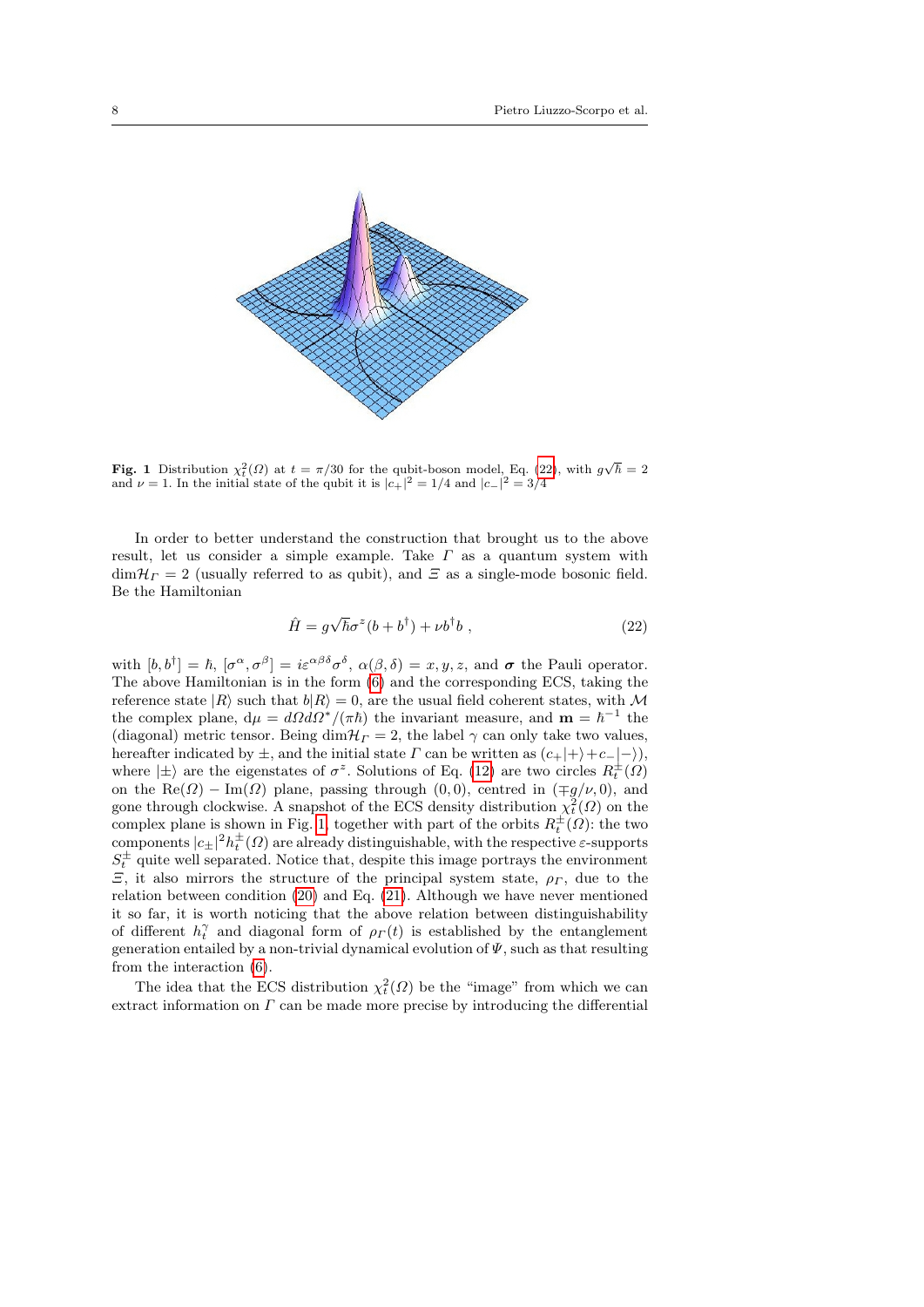entropy<sup>[1](#page-8-1)</sup> for  $\chi_t^2(\Omega)$ 

$$
\mathcal{E}(t) = -\int_{\mathcal{M}} d\mu(\Omega) \chi_t^2(\Omega) \log \chi_t^2(\Omega) = \tag{23}
$$

$$
= -\sum_{\gamma} \int_{\mathcal{M}} d\mu(\Omega) |c_{\gamma}|^2 h_t^{\gamma}(\Omega) \log \left( \sum_{\gamma} |c_{\gamma}|^2 h_t^{\gamma}(\Omega) \right) . \tag{24}
$$

Referring to our example Eq. [\(22\)](#page-7-0), the explicit form of the distributions  $h_t^{\pm}(\Omega)$  is

$$
h_t^{\pm}(\Omega) = \frac{1}{\pi \hbar} |\langle \Omega | R_t^{\pm} \rangle|^2 = \frac{1}{\pi \hbar} e^{-\frac{1}{\hbar} |\Omega - R_t^{\pm}|^2} , \qquad (25)
$$

corresponding to gaussians centred in  $R_t^{\pm}$  with constant variance  $\hbar$ . As the orbits  $R_t^{\pm}$  initially coincide, it exists an early stage of the process, no matter the coefficients  $c_{\pm}$ , during which  $\chi_t^2(\Omega)$  keeps being an essentially uni-modal distribution, centred in the origin of the complex plane, which implies  $\mathcal{E} \sim$  const, with no dependence on  $c_{\pm}$ , whatsoever. On the other hand, the trajectories  $R_t^{\pm}$  dynamically separate from each other and, after a certain time, condition [\(20\)](#page-6-1) starts holding, and the entropy

$$
\mathcal{E} \sim -\sum_{\gamma=\pm} |c_{\gamma}|^2 \int_{S_t^{\gamma}} d\Omega d\Omega^* h_t^{\gamma}(\Omega) \log \left( |c_{\gamma}|^2 h_t^{\gamma}(\Omega) \right) \tag{26}
$$

is seen to depend on the coefficients  $|c_{\pm}|^2$ , and to quantify the amount of information on the state  $\Gamma$  that we can obtain adopting a measurement scheme based on the coupling [\(22\)](#page-7-0). Fig[.2](#page-9-0) offers a visual rendering of the above result via the contour plot of  $\chi_t^2(\Omega)$  on the complex plane at different times: it is evident that the information content of the initial plot has nothing to do with the state of the principal system  $\Gamma$ , while the later emergence of two distinct fuzzy spots can be used to extract data on  $c_+$  and  $c_-$ .

### <span id="page-8-0"></span>5 Conclusions

The analysis presented in this work formally shows that the reason why decoherence of the principal system is a necessary ingredient of a significant measurement process is that the information content of the apparatus would be otherwise null. To this respect it is important to recall that decoherence is defined as the dynamical process causing the vanishing of the off-diagonal elements of the system's density matrix, with respect to a precise basis on its Hilbert space. When considering the measurement process of a sharp observable, the relevant decoherence phenomenon is just that relative to the basis of eigenstates for the hermitian operator describing the observable itself. In fact, such basis explicitly comes into play when designing the interaction between principal system and apparatus, which is ultimately responsible for the information flow between the twos. Indeed, what does not depend on the specific observable to be measured, is the essential role of the dynamical entanglement generation, without which there would be no correlation between

<span id="page-8-1"></span><sup>&</sup>lt;sup>1</sup> In information theory, it is the Shannon Entropy generalisation to continuous probability distributions.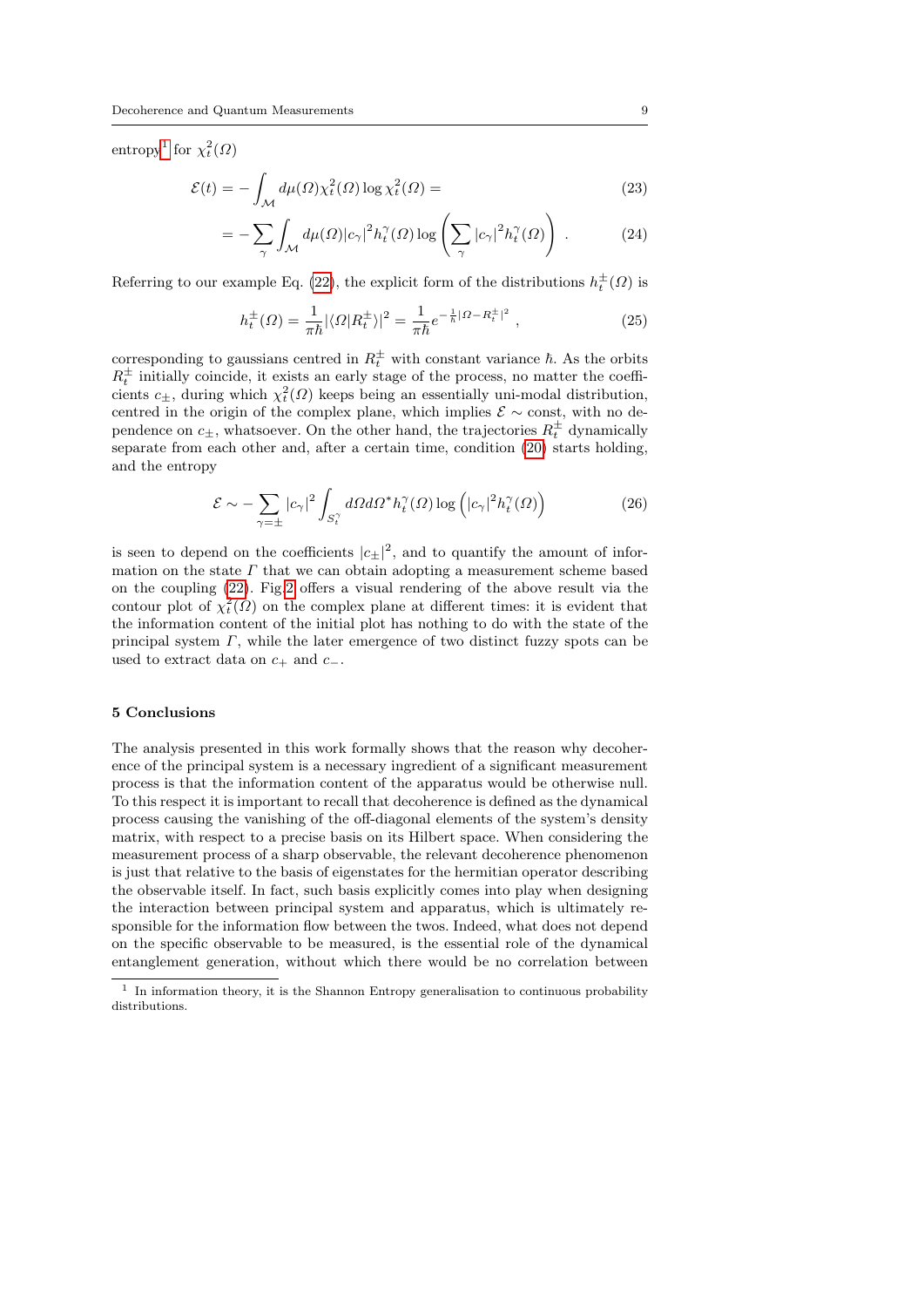

<span id="page-9-0"></span>Fig. 2 Contour-plot of  $\chi_t^2(\Omega)$  at  $t = 0$ ,  $\pi/20$ ,  $\pi/10$ ,  $\pi/5$ , (panels A, B, C, D, resp.), with other parameters as in Fig.1. Different colours refer to different values of  $\chi_t^2(\Omega)$ , increasing from blue  $(\chi_t^2(\Omega) \sim 0)$  to white.

 $\Gamma$  and  $\Xi$  capable of leaving on the latter any trace of the quantum state of the former. This is an essential feature of quantum measurement, that accounts for the inability of approaches based on classical-like treatments of  $\mathcal Z$  to describe quantum measurements, as there cannot be entanglement between a quantum system to be observed and a classical apparatus that makes the measuring.

The necessary condition that both  $\Gamma$  and  $\Xi$  be quantum systems, on the other hand, raises another question worth being considered, namely whether one should expect coherence to be restored after a certain time or not. In fact, being  $\Psi$  a quantum system, and its dynamics unitary, the evolution of both  $\Gamma$  and  $\Xi$  are superpositions of periodic motions, so that the time interval during which the apparatus is capable of conveying information is in principle finite. However, it can be shown[\[30,](#page-11-3) [31\]](#page-11-4) that when the dimension of the environmental Hilbert space grows, reflecting the fact that the apparatus is macroscopic, the environmental distributions  $h_t^{\gamma}(\Omega)$  tend to Dirac δ-functions and the recurrence time, i.e. the period of the unitary dynamics, diverges: as a consequence, decoherence occurs after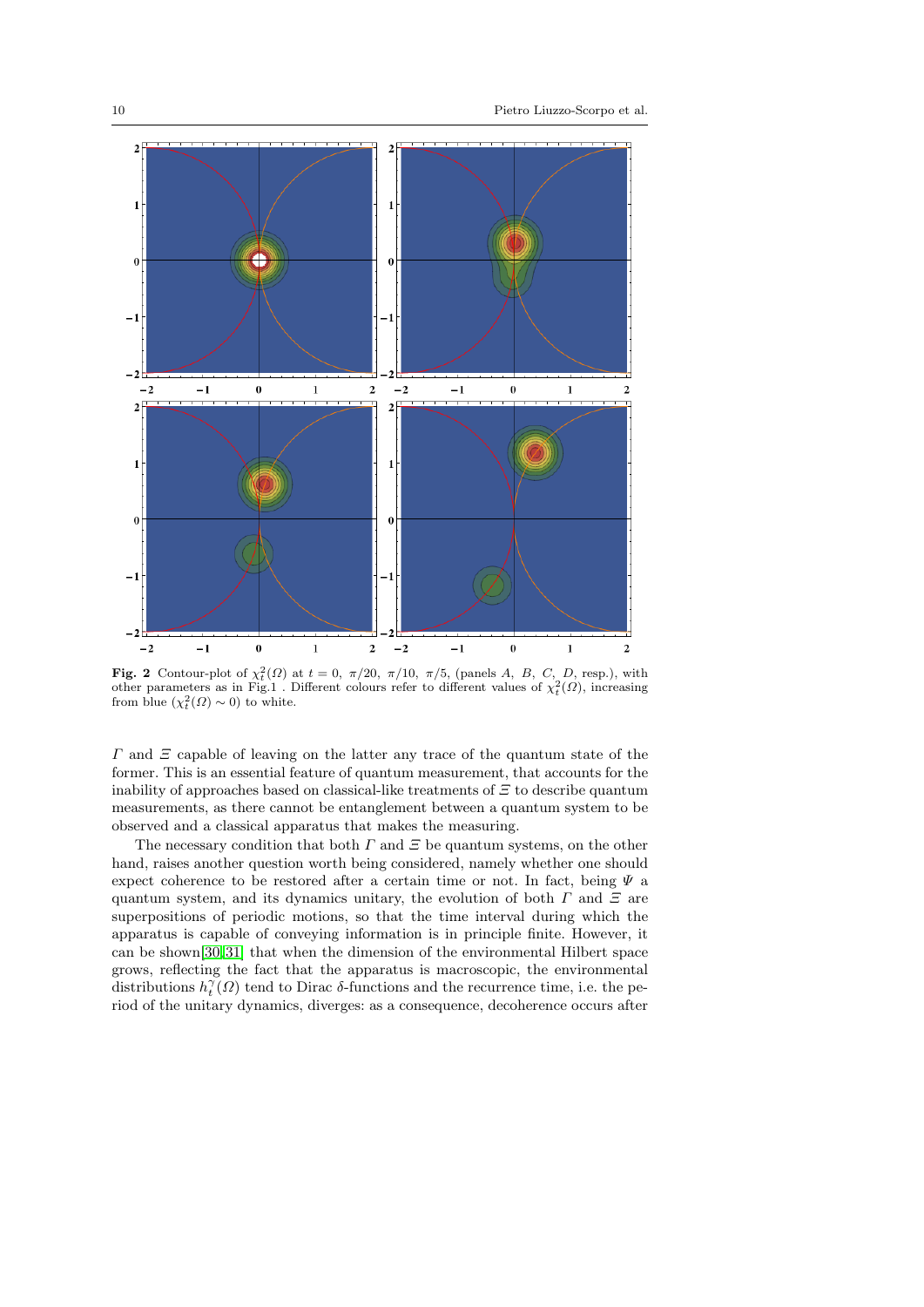an infinitesimally small time  $\tau$ , and coherence is never restored. To this respect, we underline that we have not considered the very last stage of the measurement process, where the Born's rule and the "wave-function collapse" come into play, and the unitarity of dynamics is lost. However, we believe the PRECS formalism, can give original clues also with respect to these fundamental issues, but we postpone their possible analysis to future works. Moreover, although we have restricted ourselves to a particular model that describes only a specific type of measurement, the present analysis might be useful also for treating more general situations.

#### 6 Acknowledgements

This work has been done in the framework of the Convenzione operativa between the Institute for Complex Systems of the italian National Research Council, and the Physics and Astronomy Department of the Univeristy of Florence.

# References

- <span id="page-10-0"></span>1. P. Busch, J.P. Lathi, P. Mittelstaedt, The quantum theory of measurement (Springer-Verlag, Berlin, 1996).
- <span id="page-10-1"></span>2. M. Namiki, S. Pascazio, H. Nakazato, Decoherence and Quantum Measurements (World Scientific, 1997).
- <span id="page-10-2"></span>3. W.H. Zurek, Rev. Mod. Phys. 75, 715 (2003).
- <span id="page-10-3"></span>4. M. Schlosshauer, Decoherence and the Quantum-To-Classical Transition. The Frontiers Collection (Springer, 2007).
- <span id="page-10-4"></span>5. G. Ghirardi, A. Rimini, T. Weber, in Quantum Probability and Applications, L. Accardi et al. (eds) (1985).
- <span id="page-10-5"></span>6. G. Ghirardi, A. Rimini, T. Weber, Phys. Rev. D 34, 470 (1986).
- <span id="page-10-6"></span>7. H. Nakazato, S. Pascazio, Phys. Rev. A 48, 1066 (1993).
- <span id="page-10-7"></span>8. D. Mermin, American Journal of Physics 66, 753 (1998).
- <span id="page-10-8"></span>9. K. Kraus, States, Effects, and Operations (Springer-Verlag, Berlin, 1983).
- <span id="page-10-9"></span>10. H.P. Breuer, F. Petruccione, The theory of open quantum systems (Oxford University Press, 2002).
- <span id="page-10-10"></span>11. A.S. Holevo, Quantum systems, channels, information: a mathematical introduction, vol. 16 (Walter de Gruyter, 2012).
- <span id="page-10-11"></span>12. A. Rivas, S.F. Huelga, Open Quantum Systems: An Introduction (Springer Berlin Heidelberg, 2012).
- <span id="page-10-12"></span>13. D. Calvani, A. Cuccoli, N.I. Gidopoulos, P. Verrucchi, Proceedings of the National Academy of Sciences 110(17), 6748 (2013).
- <span id="page-10-13"></span>14. G.M. D'Ariano, P. Lo Presti, Phys. Rev. Lett. 86, 4195 (2001).
- <span id="page-10-14"></span>15. G.M. D'Ariano, L. Maccone, M.G.A. Paris, Phys. Lett. A 276, 25 (2000)
- <span id="page-10-15"></span>16. J. von Neumann, Mathematical Foundations of Quantum Mechanics (Princeton University Press, 1996) Translation from German.
- <span id="page-10-16"></span>17. F. London, E. Bauer, La teorie de l'observation en mecanique quantique (Herman et cie, 1939).
- <span id="page-10-17"></span>18. E. Wigner, Z. Phys. 133, 101 (1952).
- <span id="page-10-18"></span>19. H. Araki, M.M. Yanase, Phys. Rev. 120, 622 (1960).
- <span id="page-10-19"></span>20. M.M. Yanase, Phys. Rev. 123, 666 (1961).
- <span id="page-10-20"></span>21. A. Shimony, H. Stein, in Foundations of Quantum Mechanics, pp. 56–76 , ed. by B. D'Espagnat (Acad. Press., N. Y., 1971).
- <span id="page-10-21"></span>22. A. Shimony, H. Stein, Am. Math. Mon. 86, 292 (1979).
- <span id="page-10-22"></span>23. P. Busch, Foundations of Physics 17(9), 905 (1987).
- <span id="page-10-23"></span>24. P. Busch, J. Schroeck, Foundations of Physics 19(7), 807 (1989).
- <span id="page-10-24"></span>25. M. Ozawa, J. Math. Phys. 25, 292 (1984)
- <span id="page-10-25"></span>26. D. Calvani, A. Cuccoli, N.I. Gidopoulos, P. Verrucchi, Open Syst. Inform. Dynam. 20(3) (2013)